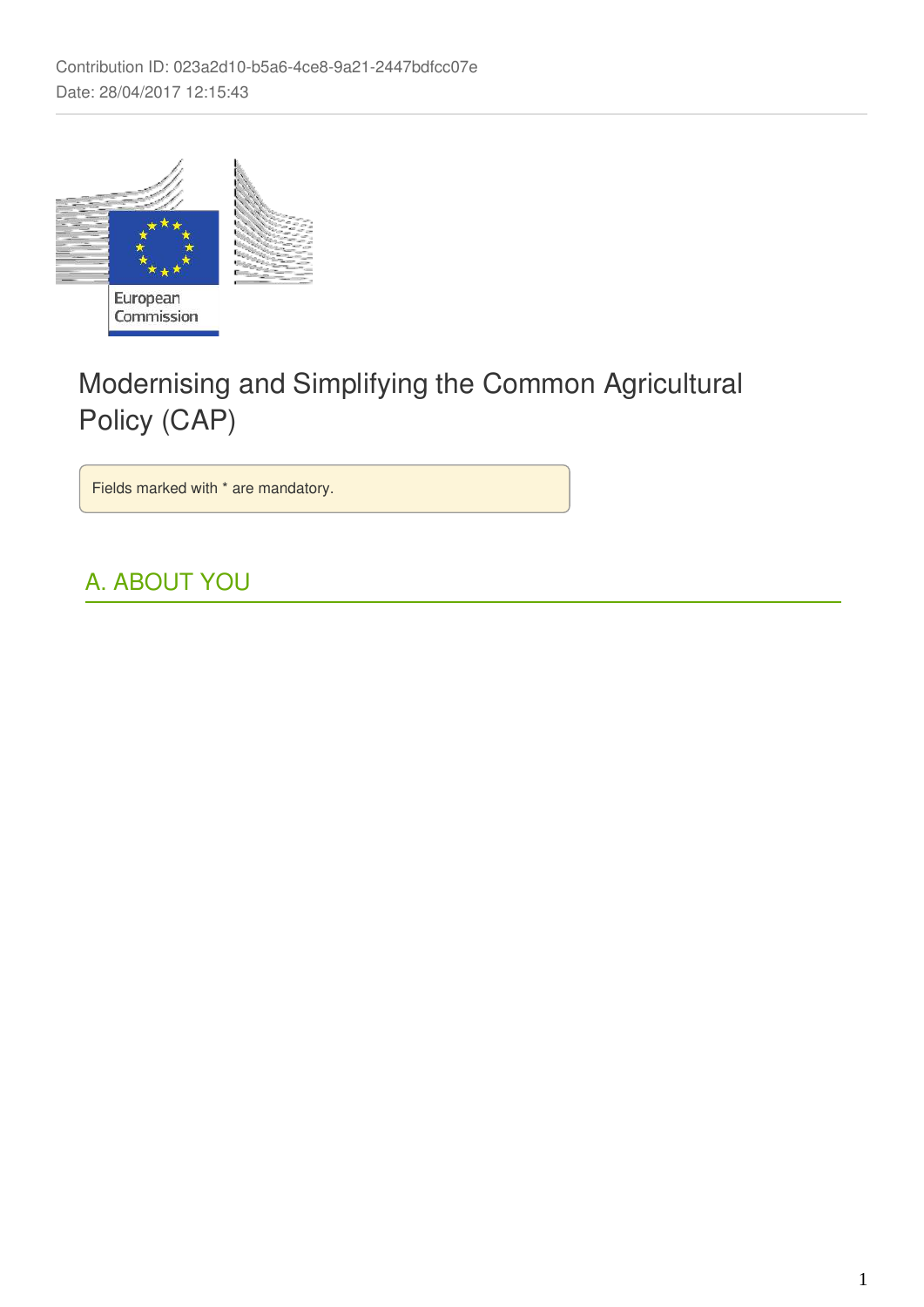## **\*Country of residence**

- **C** Austria
- <sup>O</sup> Belgium
- **Bulgaria**
- Croatia
- Cyprus
- Czech Republic
- **O** Denmark
- **Estonia**
- **Einland**
- **Erance**
- **Germany**
- **C** Greece
- **EXT** Hungary
- **O** Ireland
- $\circ$  Italy
- **C** Latvia
- **C** Lithuania
- **C** Luxembourg
- **Malta**
- **Netherlands**
- C Poland
- C Portugal
- **C** Romania
- Slovak Republic
- **Slovenia**
- Spain
- **Sweden**
- United Kingdom
- $\circ$  Other

### **\*You are replying**

- as an individual in your personal capacity
- in your professional capacity or on behalf of an organisation

### **\*Respondent's first name**

Nikolai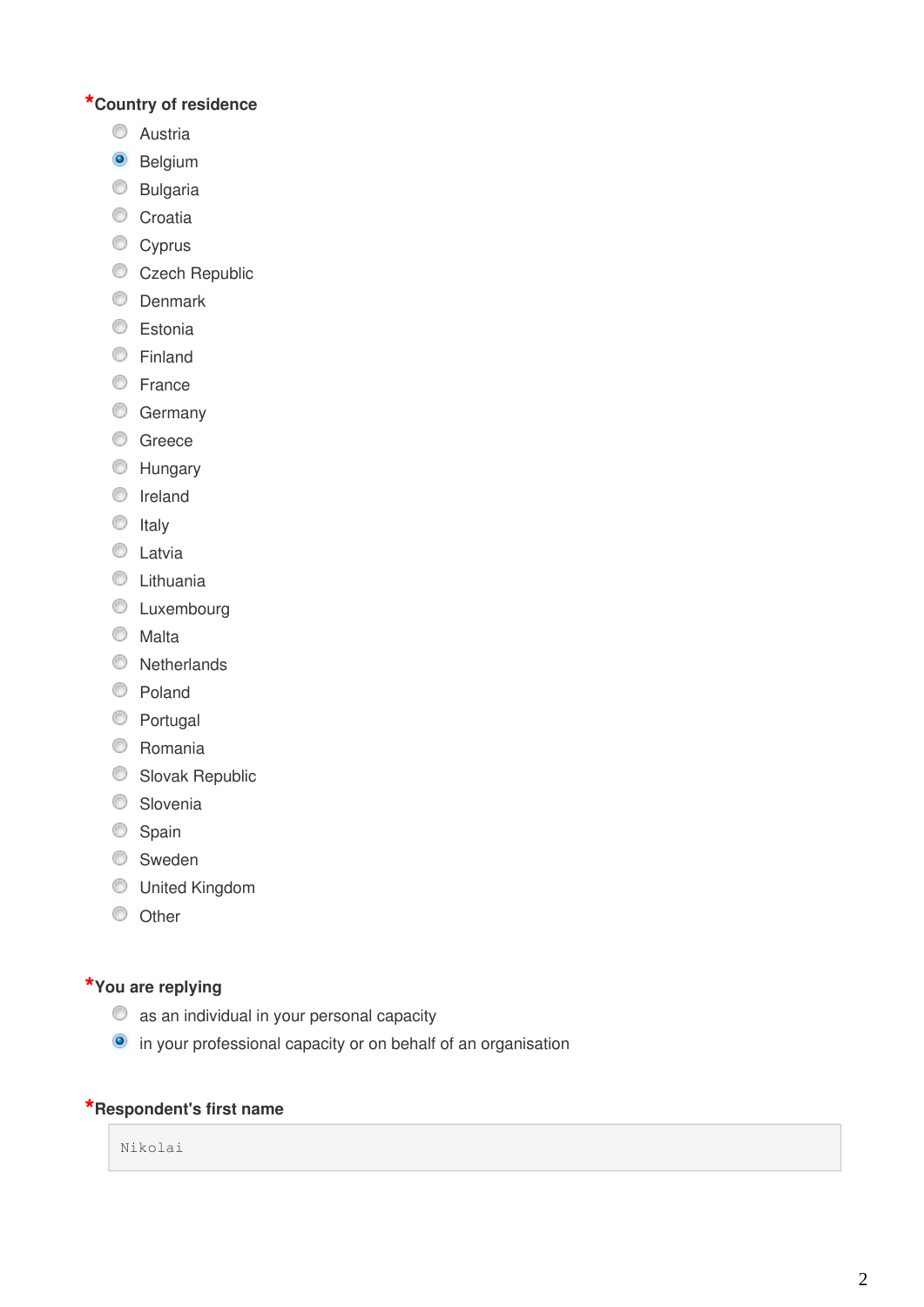### **\*Respondent's last name**

Pushkarev

### **\*Respondent's professional email address**

```
nikolai@epha.org
```
### **\*Name of the organisation**

European Public Health Alliance

### **\*Postal address of the organisation**

```
Rue de Treves 49-51, 1040, Brussels
```
#### **\*Type of organisation**

Please select the answer option that fits best

- **Private enterprise**
- Professional consultancy, law firm, self-employed consultant
- Trade, business or professional association
- Non-governmental organisation, platform or network
- **C** Research and academia
- Churches and religious communities
- **C** Regional or local authority (public or mixed)
- $\circledcirc$  National public authority
- **O** International organisation
- **O** Other

### **\*How many employees does the company have?**

- More than 250 employees (Large enterprise)
- Between 50 and 250 employees (Medium-sized enterprise)
- Between 10 and 49 employees (Small enterprise)
- Less than 10 employees (Micro enterprise)
- **Self-employed (Micro enterprise)**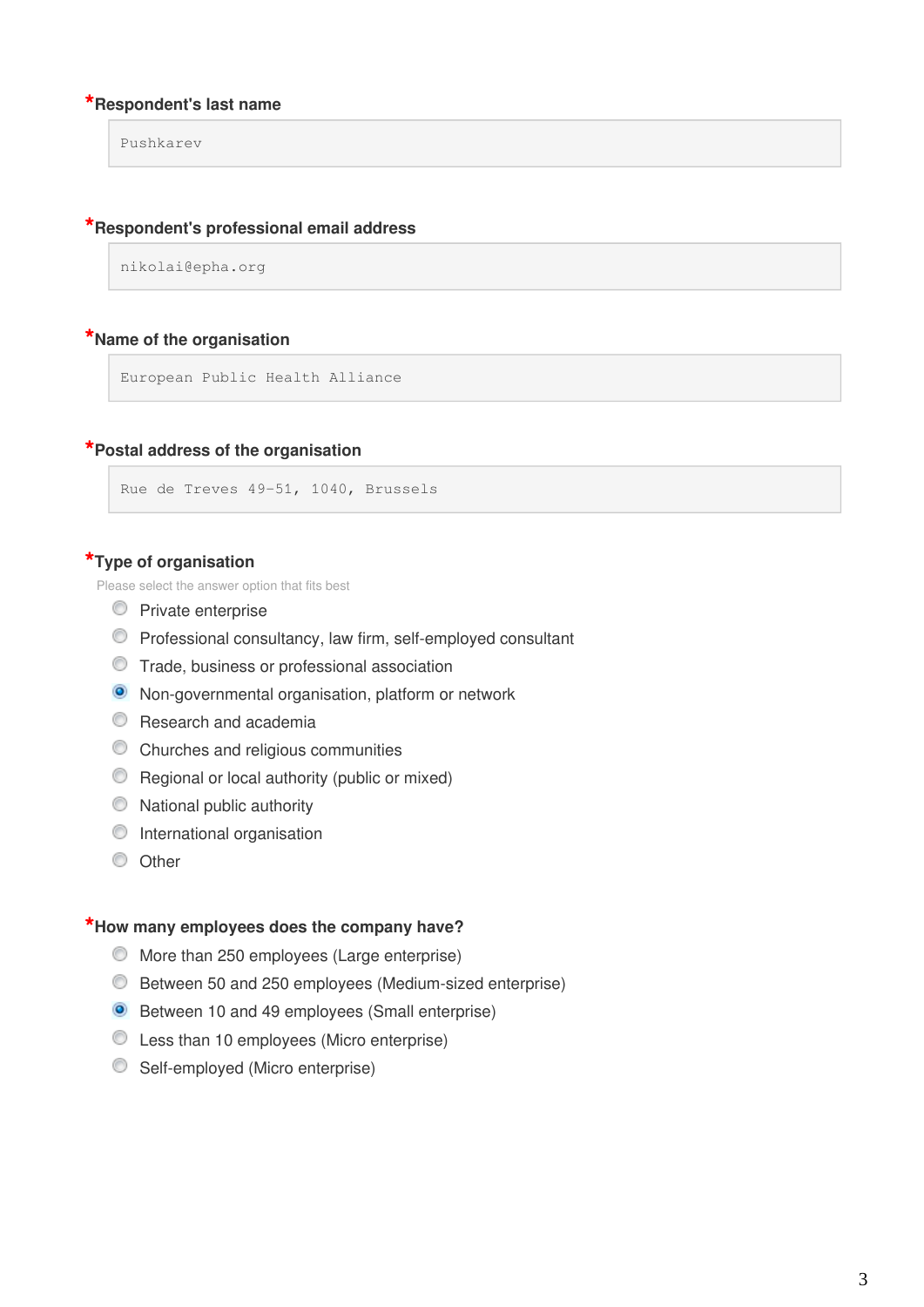### **\*Please specify the sector.**

- C Agriculture
- **E** Forestry
- **Rural development**
- Agro-food
- **Environmental protection**
- **Trade Union**
- **O** Public health
- Research / Think tank
- Civil society
- C Other

### **\*Is your organisation included in the Transparency Register?**

If your organisation is not registered[,](https://ec.europa.eu/transparencyregister/public/ri/registering.do?locale=en) we invite you to register here, although it is not compulsory to be registered to reply to this consultation. Why a transparency register?

- **O** Yes
- No
- $\bullet$  Not applicable

### **\*If so, please indicate your Register ID number.**

18941013532-08

### **\*Your contribution,**

Note that, whatever option chosen, your answers may be subject to a request for public access to documents under [Regulation \(EC\) N°1049/2001](http://www.europarl.europa.eu/register/pdf/r1049_en.pdf)

- **Can be published with your organisation's information** (I consent the publication of all information in my contribution in whole or in part including the name of my organisation, and I declare that nothing within my response is unlawful or would infringe the rights of any third party in a manner that would prevent publication)
- $\bullet$  can be published provided that your organisation remains anonymous (I consent to the publication of any information in my contribution in whole or in part (which may include quotes or opinions I express) provided that it is done anonymously. I declare that nothing within my response is unlawful or would infringe the rights of any third party in a manner that would prevent the publication.

# B. AGRICULTURE, RURAL AREAS AND THE CAP TODAY

**Where asked to select, please choose up to 3 or 5 answers as indicated.**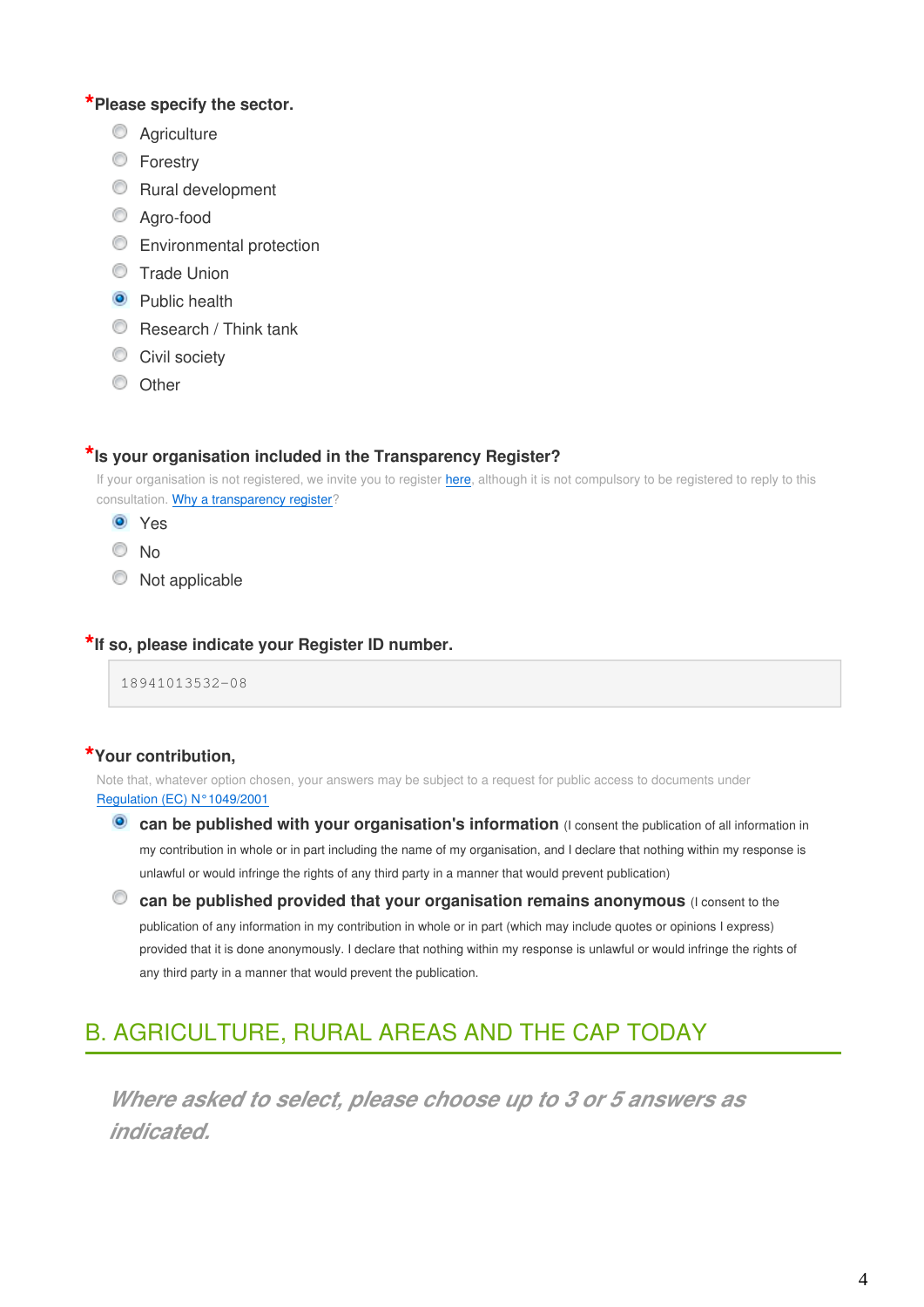### **1. Which are the most important challenges for EU agriculture and rural areas?**

at most 3 choice(s)

- **V** Fair standard of living for farmers
- **Adaptation to trends in consumer/societal demands**
- $\triangledown$  Pressures on the environment and on natural resources
- $\Box$  Climate change (mitigation and adaptation)
- $\Box$  Lack of jobs and growth in rural areas
- **Uneven territorial development throughout the EU**

### **2. Which of the current CAP policy tools are best suited to meet the challenges identified above?**

at most 5 choice(s)

- Decoupled payments to farmers
- Coupled support
- Support for Rural Development environment and climate actions in agriculture and rural areas
- Support for Rural Development investments in physical and human capital in agriculture and rural areas
- $\Box$  Trade measures
- $\Box$  Market safety nets (e.g. market intervention)
- $\Box$  Risk management schemes
- **Support for integration into producers' organisations**
- $\blacksquare$  Regulatory approaches (such as standards and rules)

### **3. To what extent does the current CAP successfully address these challenges?**

- $\circ$  To a large extent
- $\bullet$  To a fairly good extent
- $\circledcirc$  To some extent only
- **O** Not at all
- C Don't know

### **4. Which of the following do you think are the most important contributions of farmers in our society?**

### at most 3 choice(s)

- $\Box$  Ensuring that enough food is available
- **V** Supplying healthy, safe and diversified products (quality of food)
- **Protecting the environment (soils, water, air, biodiversity) and landscapes**
- **Addressing climate change (both mitigation and adaptation)**
- Contributing to renewable energy
- **Maintaining economic activity and employment in rural areas**
- Contributing to EU trade performance
- $\Box$  Ensuring the health and welfare of farm animals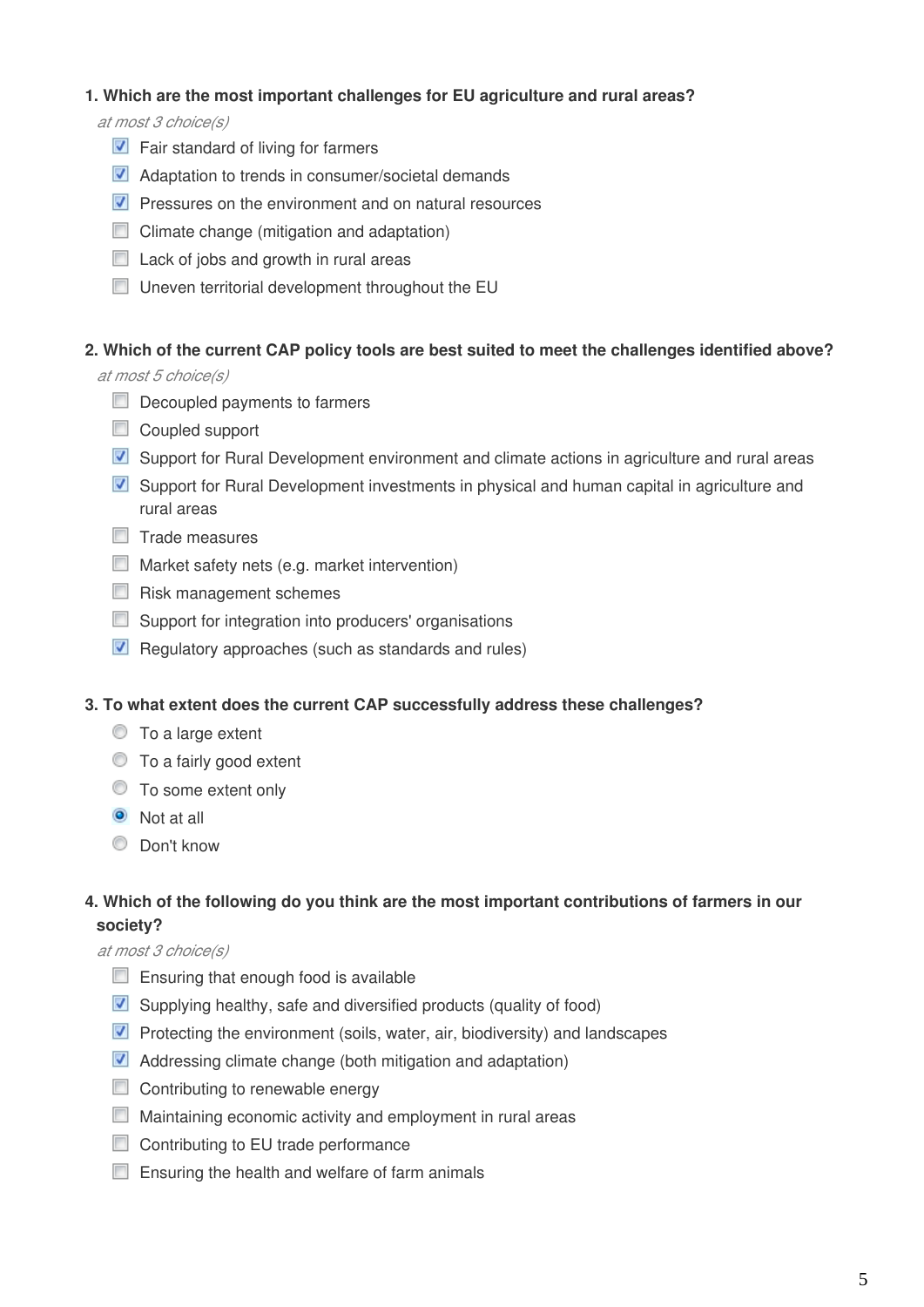### **5. To what extent do you agree with the following statement:**

|                                                                                | Largely<br>agree | Partially<br>agree | Partially<br>disagree | Largely<br>disagree |
|--------------------------------------------------------------------------------|------------------|--------------------|-----------------------|---------------------|
| Farm income is still significantly<br>lower than the average EU<br>income      |                  |                    |                       |                     |
| EU farmers face stricter<br>requirements than non-EU ones                      |                  |                    |                       |                     |
| Farmers get a limited share of<br>the prices consumers pay                     |                  |                    |                       |                     |
| Farmers need to make heavy<br>investments for their businesses<br>to be viable |                  |                    |                       |                     |

### **6. Which are the most important environmental challenges faced by agriculture?**

at most 3 choice(s)

- Reduction of soil degradation
- $\Box$  Protection of biodiversity
- **Preservation of genetic diversity such as traditional/old varieties and breeds**
- Reduction of water pollution
- $\Box$  Rationalise use of water
- **More sustainable use of pesticide and fertilisers**
- Decrease air pollution
- **Environmental risks such as fires, floods etc.**

### **7. To what extent does the current CAP successfully address these environmental challenges?**

- $\bullet$  To a large extent
- $\bullet$  To a fairly good extent
- $\circledcirc$  To some extent only
- **O** Not at all
- **C** Don't know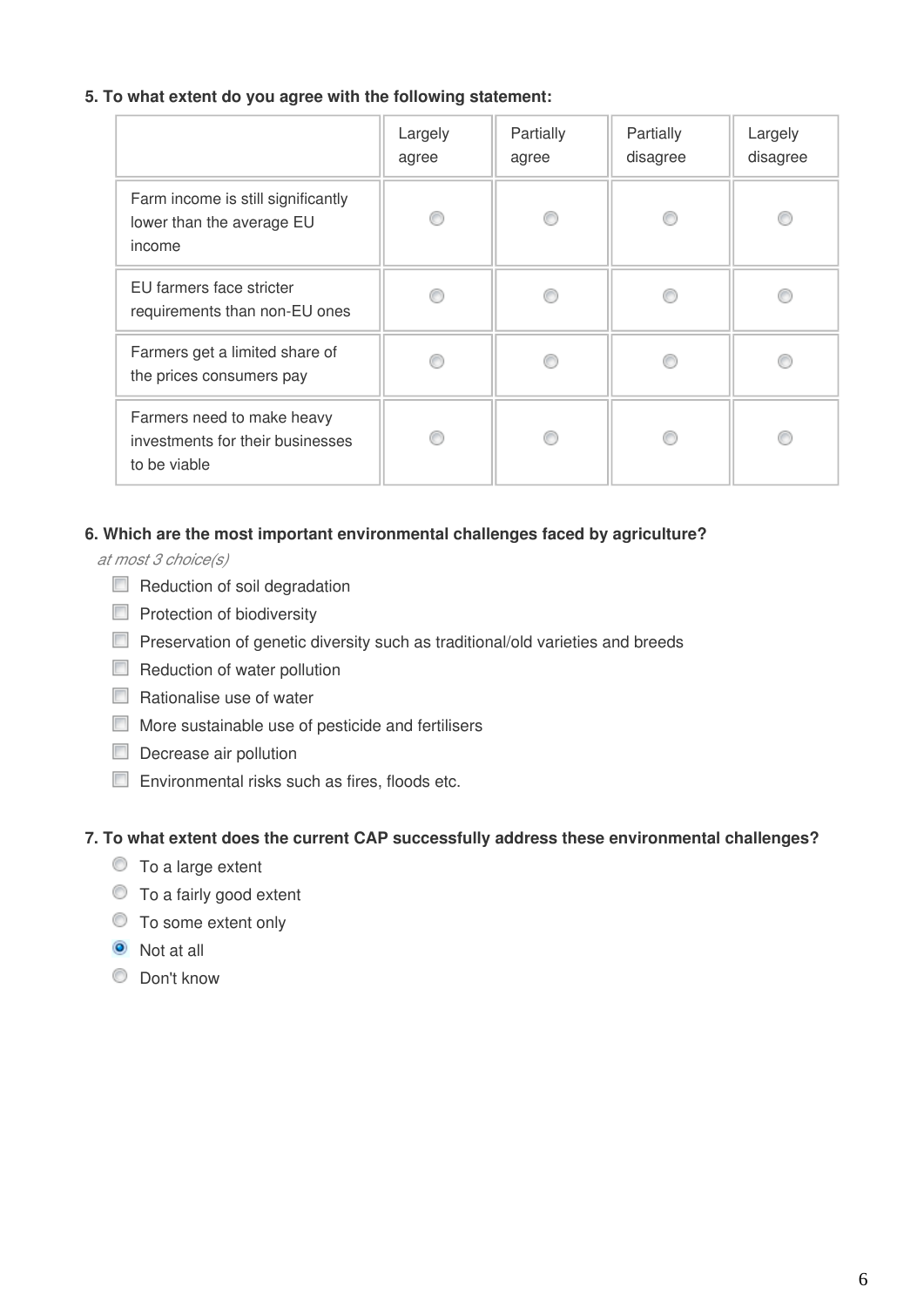### **8. What are the main barriers to becoming a farmer?**

at most 5 choice(s)

- $\Box$  Low profitability
- $\Box$  Lack of available land
- $\Box$  High prices of land
- **Land regulation**
- Difficulties to access credit
- Complexity of insurance schemes
- $\Box$  Inheritance laws
- $\Box$  Taxation
- Administrative requirements
- **E** Access to updated knowledge/technologies
- $\Box$  Image of the sector

### **9. What do you see as major drivers for innovation in agriculture, forestry and the rural economy?**

at most 5 choice(s)

- **E.** Access to vocational training and relevant information
- **E** Access to advisory services delivering farm-tailored solutions
- Dissemination of knowledge
- Financial /investment incentives / support for innovative projects
- New technologies and agricultural inputs
- **V** Support for adjusting to new societal demands (i.e. nutritional guidelines)
- Support to the development of the circular economy
- Better involvement of producers throughout the value chains (up until the consumer)
- New partnerships between different actors (i.e. between farmers, civil society, researchers...)
- Research and the provision of knowledge targeted to farmers' needs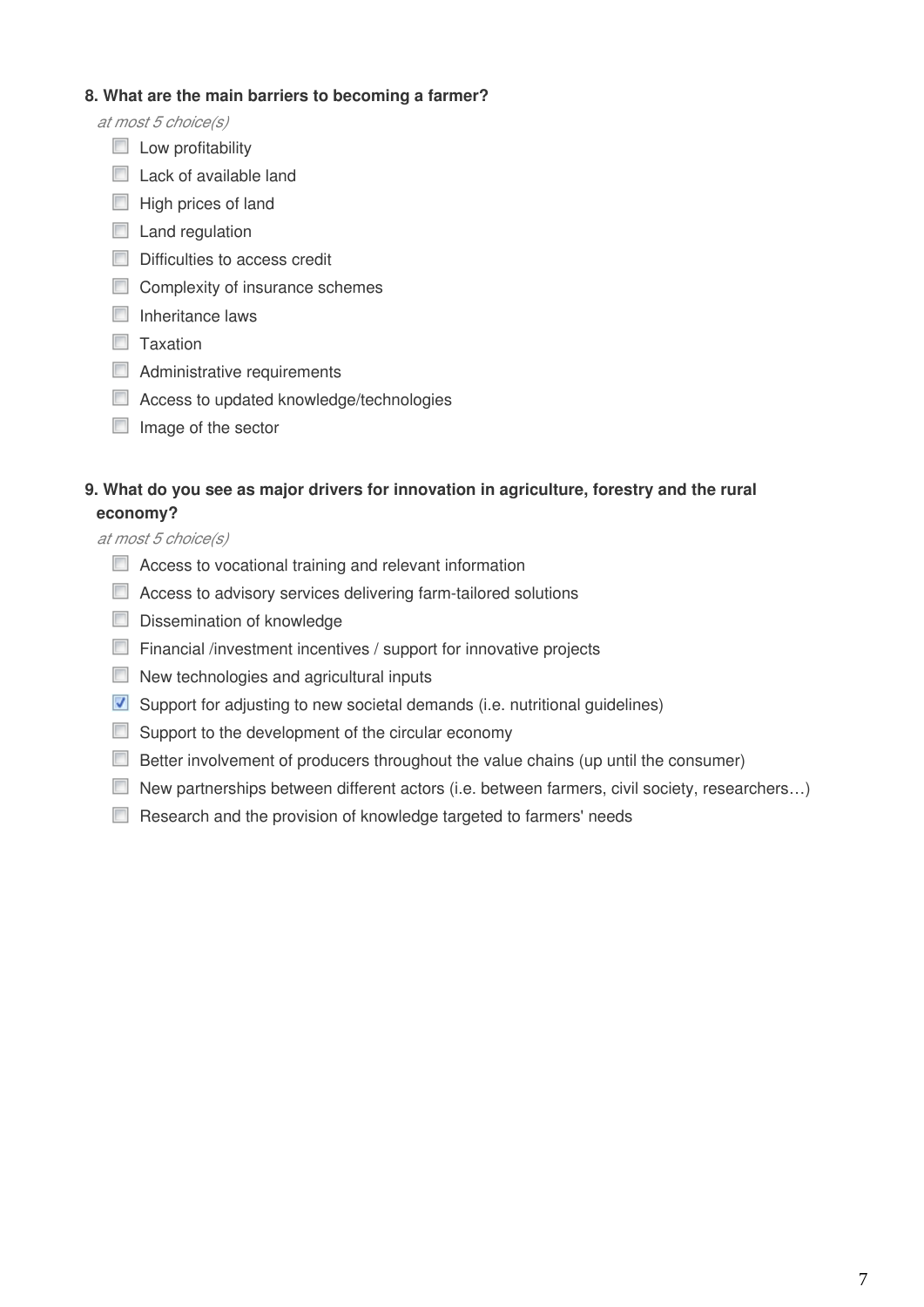**10. Since 2003, the Farm Advisory Service (FAS) aims at helping farmers to better understand and meet EU rules and good agricultural and environmental conditions. How would you characterise the current situation of the FAS in your respective territory, as regards…**

|                                    | Satisfactory | Neutral | Not Satisfactory | Don't<br>know |
|------------------------------------|--------------|---------|------------------|---------------|
| Availability of advice             |              |         |                  |               |
| Access to advice                   |              | ⋒       | e                | A             |
| Quality of the service<br>provided |              |         |                  |               |
| Independence of advisors           |              | B       | e                |               |
| Transfer of knowledge              |              |         |                  |               |
| Dissemination of new<br>knowledge  |              |         |                  |               |

### **11. To what extent did recent CAP reforms pay sufficient attention to Policy Coherence for Development?**

|                                                                                                    | To a<br>large<br>extent | To a fairly<br>good<br>extent | To some<br>extent<br>only | Not at<br>all | Don't<br>know |
|----------------------------------------------------------------------------------------------------|-------------------------|-------------------------------|---------------------------|---------------|---------------|
| Overall coherence with EU<br>Development Policy and<br>Humanitarian Action                         |                         |                               |                           |               |               |
| EU exports to developing<br>countries                                                              |                         | ⋒                             |                           | ∩             | ⋒             |
| EU imports from developing<br>countries                                                            |                         | e                             |                           | ⋒             |               |
| Impact on local agricultural<br>production in developing<br>countries including land-use<br>change | ⋒                       | ⋒                             |                           | ∩             | ⋒             |
| The availability and<br>affordability of agricultural<br>goods in developing countries             |                         |                               |                           |               |               |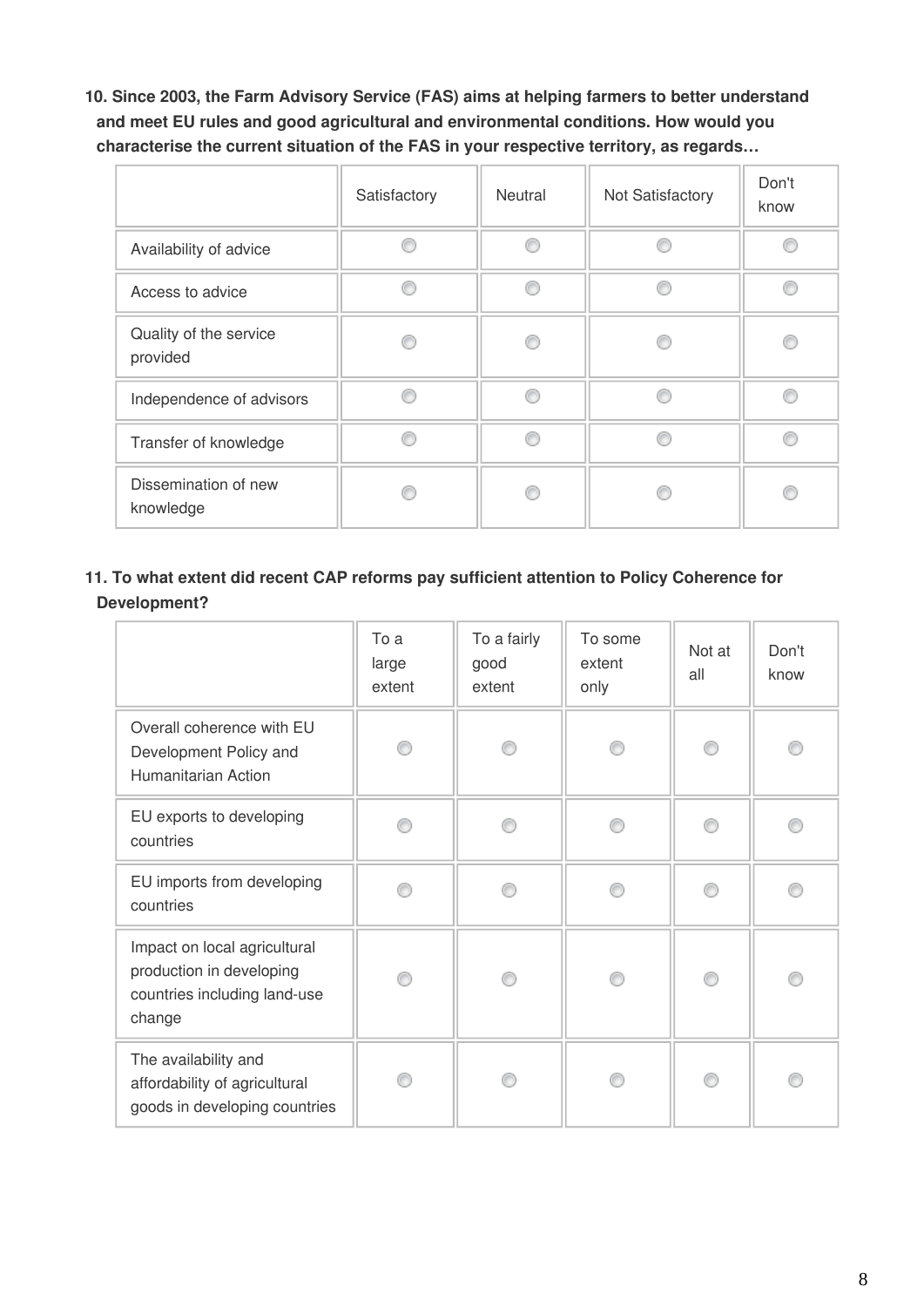### **12. What are the main problems/obstacles preventing the current policy from successfully delivering on its objectives? What are the drivers behind these problems?**

1500 character(s) maximum

The Common Agricultural Policy (CAP) has not kept up with changing societal imperatives and developments in the legal framework for EU policy action.

Article 168 of the TFEU mandates that "A high level of human health protection shall be ensured in the definition and implementation of all Union policies and activities." There is little indication that this obligation has been consistently and transparently mainstreamed into CAP policy-making. For instance, health considerations have not been included in policy impact assessments. A health impact assessment (HIA) of agricultural policy would be a significant step towards operationalising Article 168 within the CAP.

The lack of a comprehensive HIA of European agricultural policy could help explain why incentives under the CAP are not consistently aligned with the need to address various widespread public health concerns. Certain incentives even appear to be outright incoherent with health objectives. More details can be found in EPHA's 2016 report "A CAP for Healthy Living: Mainstreaming health into the EU Common Agricultural Policy" [http://bit.ly/2m9fgOk]

Also, see attachment to the consultation for full response.

#### **13. Which elements of the current CAP are the most burdensome or complex and why?**

1500 character(s) maximum

The various incentive instruments that have accumulated under the CAP over the years create a bureaucratic and administrative burden, make it difficult for those involved to understand and engage with the policy and result in a lack of public transparency.

The complex overlapping structure also prevents the CAP from being efficient in delivering concrete social and environmental benefits across key sectors, e.g. jobs, rural economies, public health, food, climate and biodiversity, burdening taxpayers.

### C. OBJECTIVES AND GOVERNANCE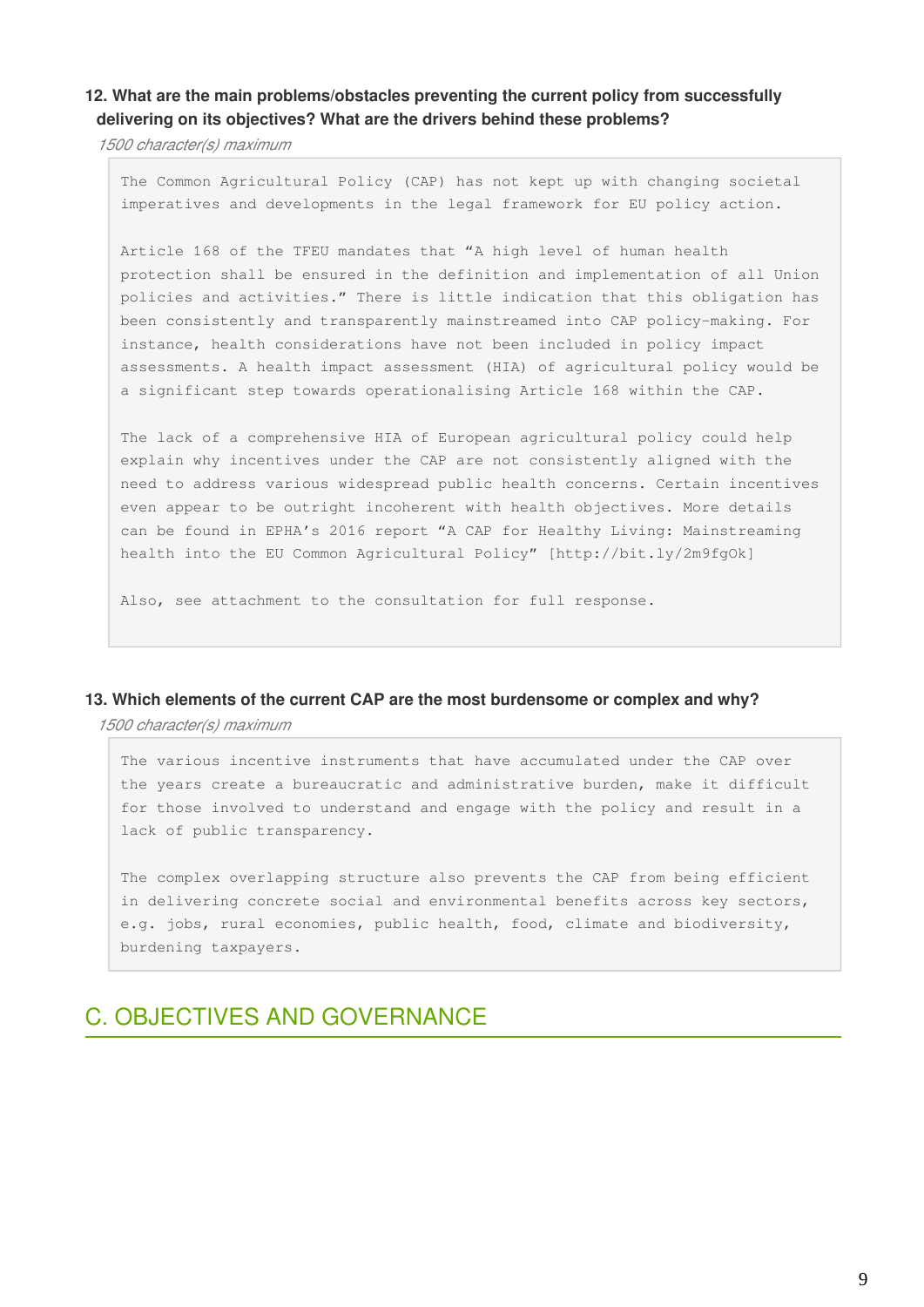### **14. The work of the European Commission focuses on 10 priorities for 2014-2020, most of which are relevant to the CAP** [http://ec.europa.eu/priorities/index\\_en](http://ec.europa.eu/priorities/index_en)

### **Please indicate the most relevant priorities for which the CAP should do more.**

at most 3 choice(s)

- **Boosting investment, growth and employment**
- $\Box$  Improving connectivity and digitalisation of the rural economy
- Mitigating and adapting to the impact of Climate Change and providing renewable energy
- **Strengthening the EU Single Market**
- $\Box$  Participating in world trade
- $\Box$  Help addressing challenges related to migration

### **15. Which of the following should be the most important objectives of the CAP?**

at most 5 choice(s)

- $\blacksquare$  Ensuring a fair standard of living for farmers
- Addressing market uncertainties
- $\Box$  Foster competitiveness and innovation of agriculture
- Securing food supply at reasonable prices for consumers
- **Encouraging the supply of healthy and quality products**
- Contributing to a high level of environmental protection across the EU
- $\blacksquare$  Mitigating and adapting to the impact of climate change
- $\Box$  Developing rural areas while taking care of the countryside
- Achieving a balanced territorial development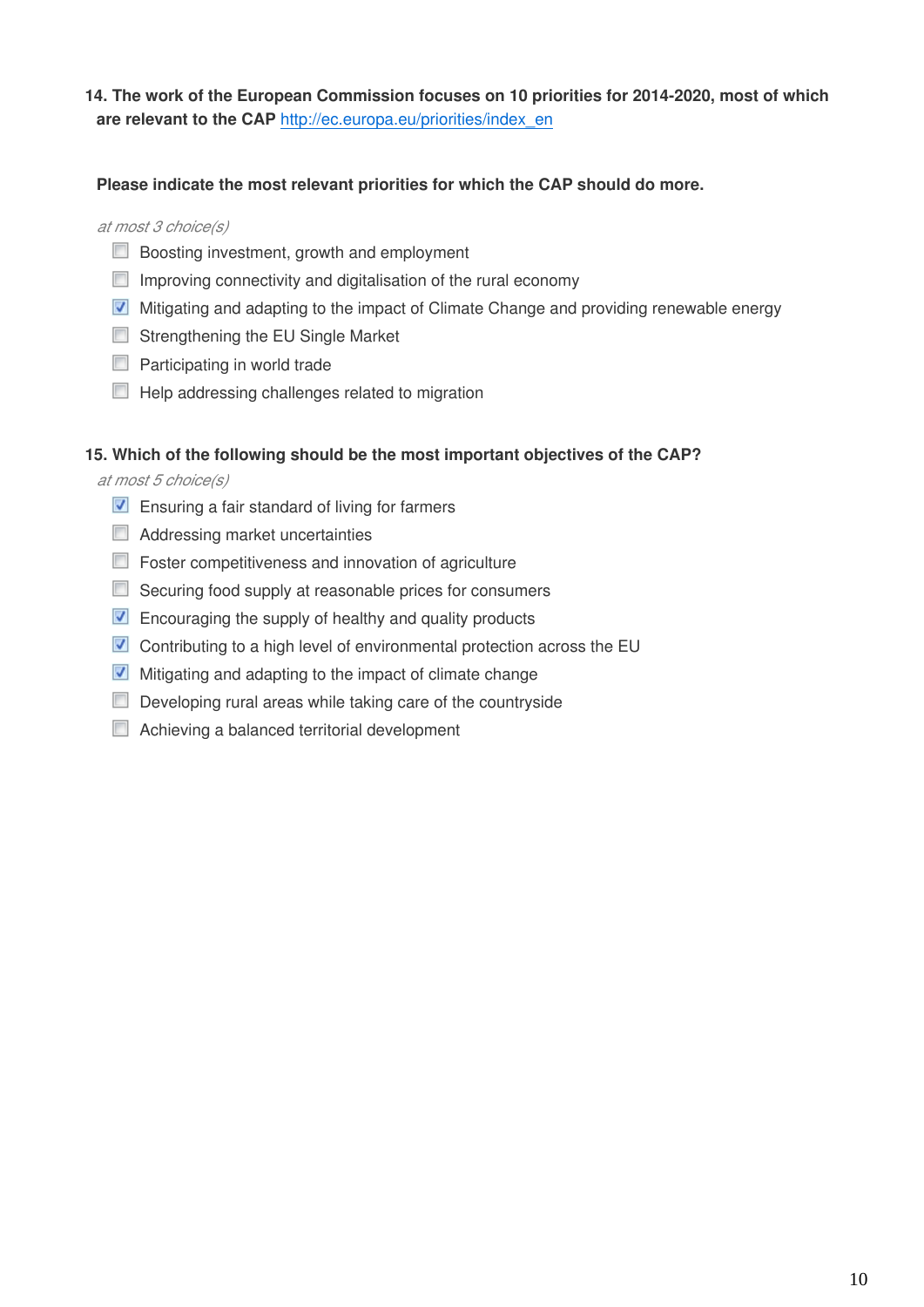#### **16. Do you see the need to add objectives for a modernised CAP; if yes, which ones?**

1500 character(s) maximum

Mainstreaming public health into the CAP is an already existing obligation as laid out in Art. 168 TFEU. The aim of this reform should not be to add more objectives to an otherwise unchanged policy. Rather, modernising the CAP means updating its policy framework. This reform should add the explicit operational objective for the CAP to transition towards an integrated EU common food and agricultural policy, coupled to a timeline.

An integrated EU food and agricultural policy should take a comprehensive approach to the food system, integrating supply, demand and supply chain dimensions. This policy should focus on achieving the essential outcome of a well-functioning food system; namely the creation of food and drink environments that foster the uptake of sustainable, nutritionally healthy diets for the entire European population.

In doing so, the policy should positively contribute to at least the following general objectives:

- 1) Viable and socially equitable food and farming economy
- 2) Environmental sustainability, climate action and animal welfare
- 3) High levels of public health and consumer satisfaction
- 4) Transparency and a participatory approach to food policy formulation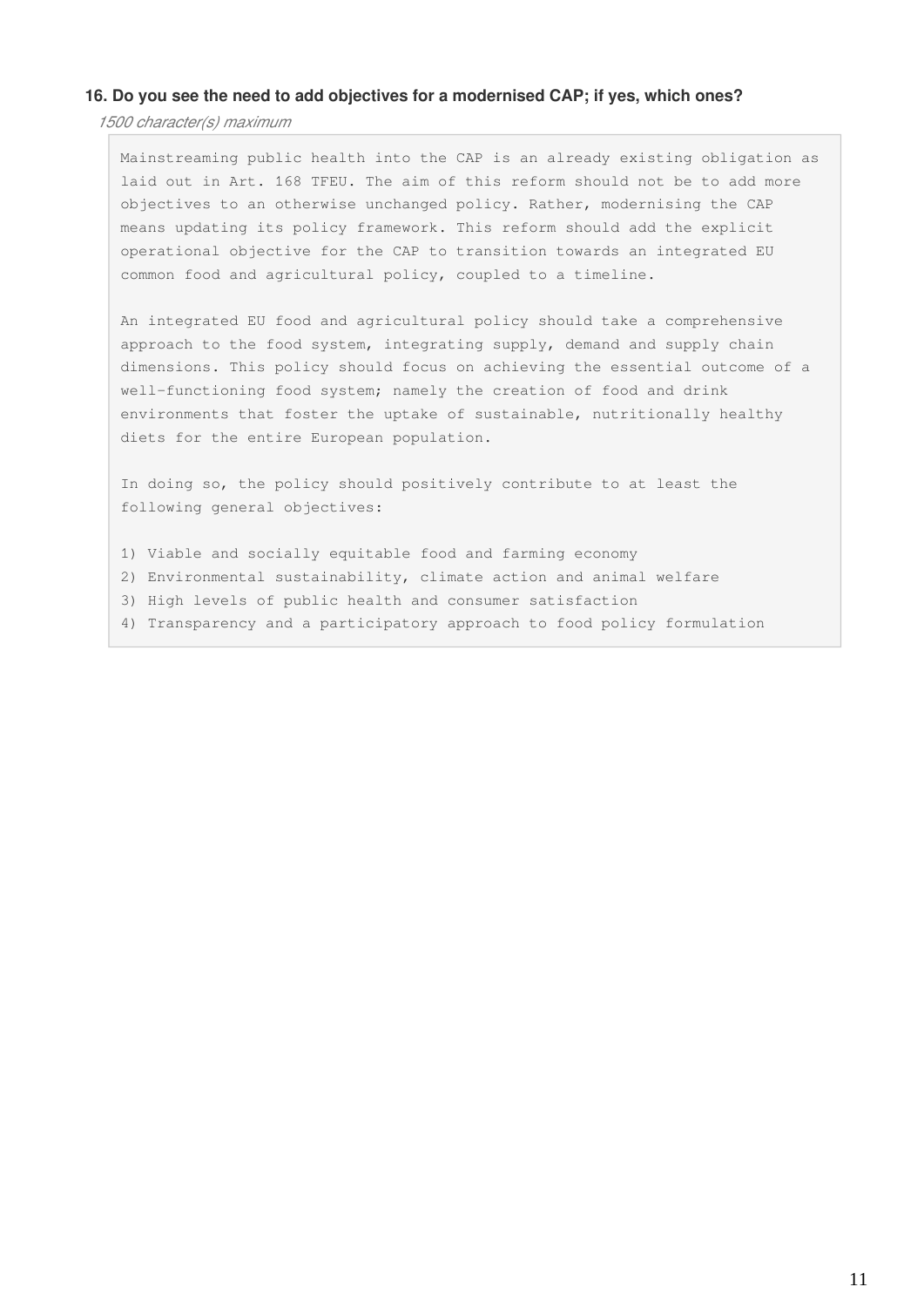**17. Do you agree with the following statement: "It makes sense to have a Common Agricultural Policy because we need …"**

|                                                                                                                               | Largely<br>agree | Partially<br>agree | Partially<br>disagree | Largely<br>disagree | Don't<br>know |
|-------------------------------------------------------------------------------------------------------------------------------|------------------|--------------------|-----------------------|---------------------|---------------|
| Common rules, as part of<br>the Single Market (market<br>organisation, trade,<br>competition rules, food<br>safety standards) | $\bullet$        | ∩                  | ∩                     | ∩                   |               |
| Common objectives to<br>tackle cross-border<br>challenges (food security,<br>environment, climate<br>change, biodiversity)    | $\bullet$        | ⊙                  | ⊙                     | ⊙                   |               |
| A common budget as it is<br>more efficient                                                                                    | ⊙                | $\bullet$          | ∩                     | ◉                   | ∩             |
| Economic, social and<br>territorial cohesion and<br>solidarity among Member<br><b>States</b>                                  | ⋒                |                    | ⋒                     | ∩                   |               |
| Common positions at<br>international level making<br>the EU a stronger global<br>actor                                        | ⋒                |                    | ⋒                     | ∩                   |               |
| A common framework for<br>sharing best practices,<br>research results, innovative<br>ideas, mutual learning                   | ⋒                |                    | ⋒                     | ⋒                   |               |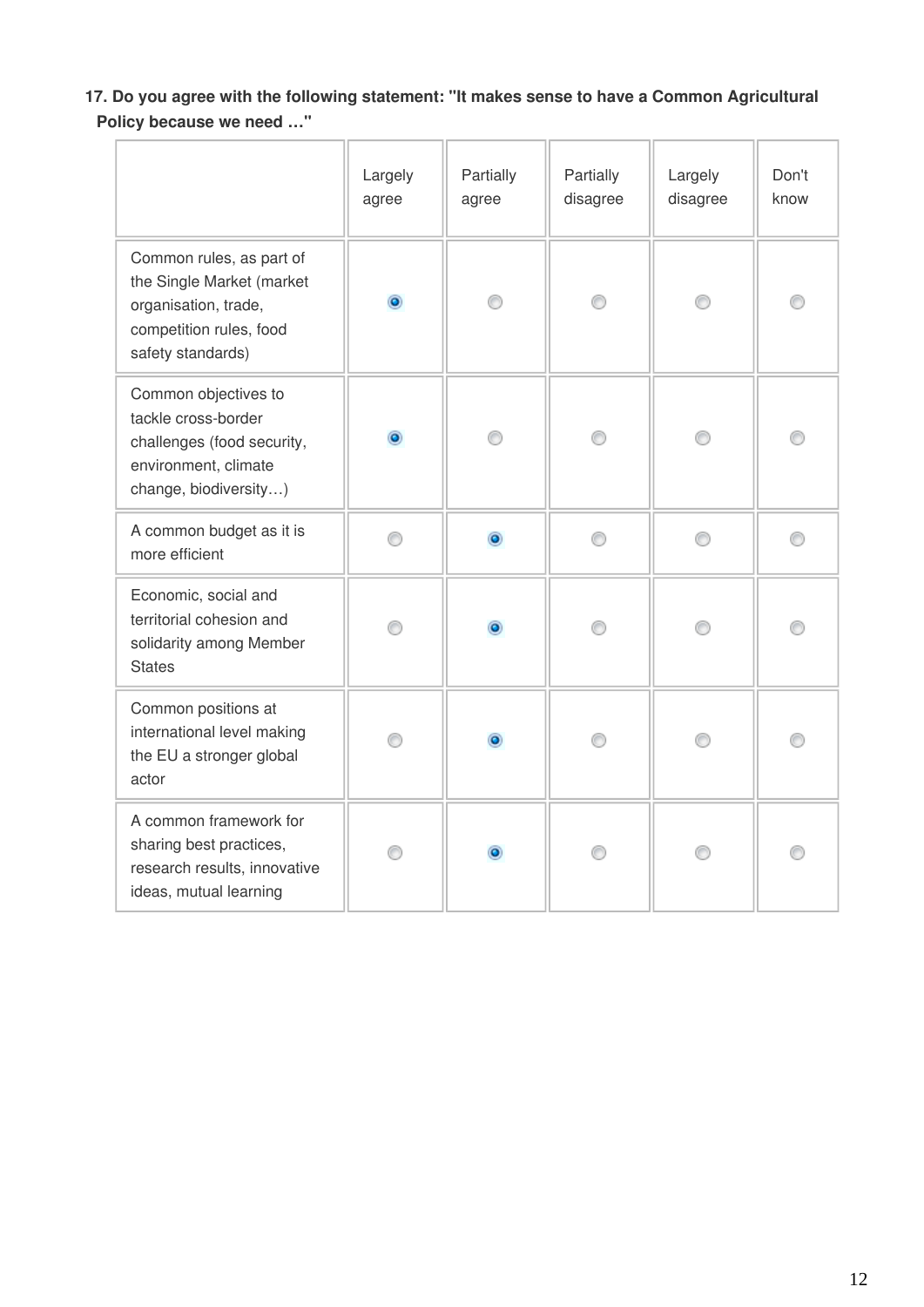### 18. At which level do you consider that the following CAP objectives should primarily be dealt **with?**

|                                                                              | EU<br>level | National<br>level | Regional/local<br>level | Don't<br>know |
|------------------------------------------------------------------------------|-------------|-------------------|-------------------------|---------------|
| Ensuring a fair standard of living for<br>farmers                            |             |                   |                         |               |
| Addressing market uncertainties                                              | ⊙           | ⋒                 | ⋒                       | ⊙             |
| Foster competitiveness and<br>innovation of agriculture                      |             |                   |                         |               |
| Securing food supply at reasonable<br>prices for consumers                   | ⋒           |                   |                         |               |
| Encouraging the supply of healthy<br>and quality products                    |             |                   |                         |               |
| Contributing to a high level of<br>environmental protection across the<br>EU | ⋒           |                   |                         |               |
| Mitigating and adapting to the<br>impact of climate change                   | ∩           |                   |                         | A             |
| Developing rural areas while taking<br>care of the countryside               |             |                   |                         |               |
| Achieving a balanced territorial<br>development                              |             |                   |                         |               |

# D. AGRICULTURE, RURAL AREAS AND THE CAP TOMORROW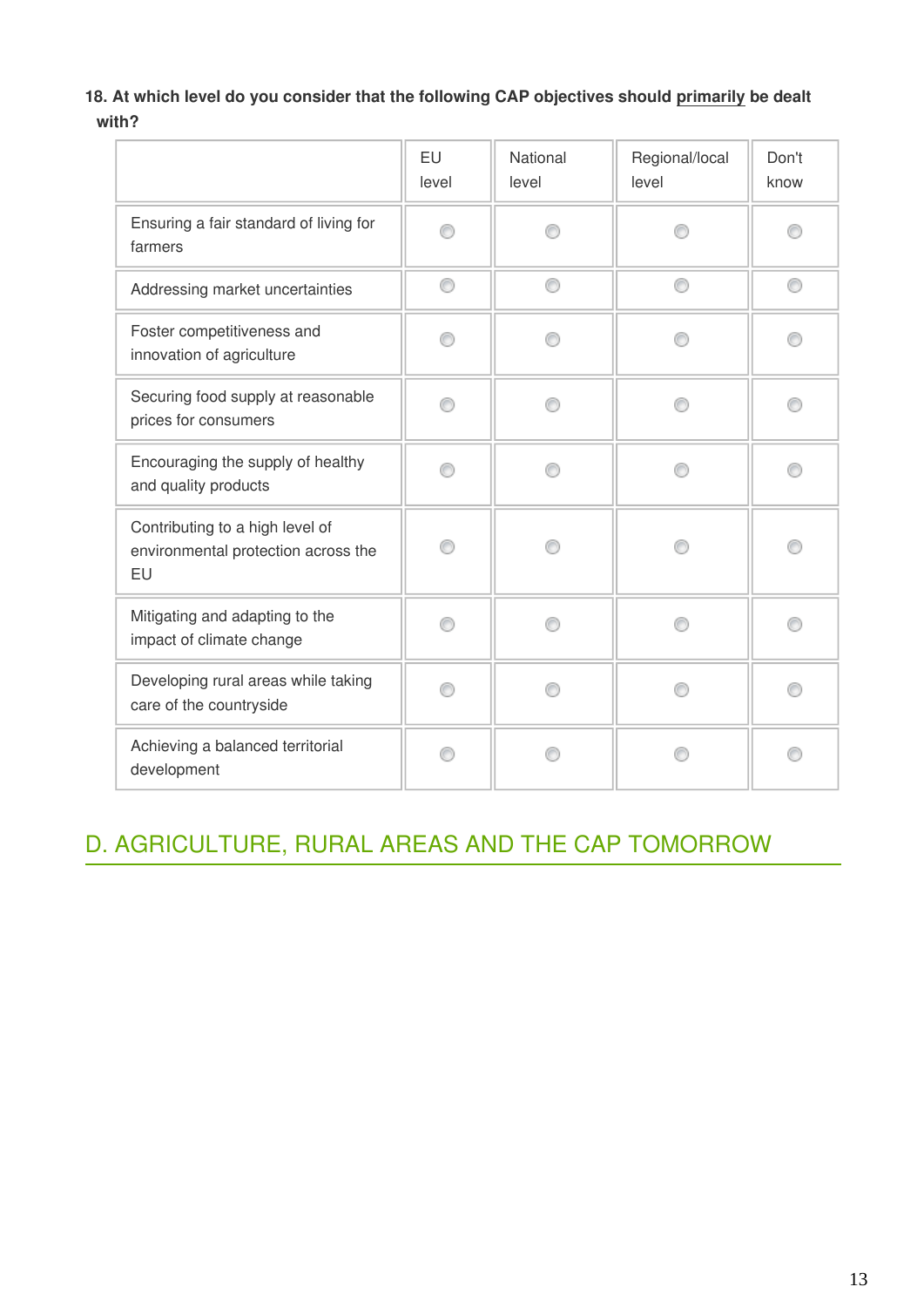### **19. Do you agree with the following statements:**

|                                                                                                                                | Largely<br>agree | Partially<br>agree | Partially<br>disagree | Largely<br>disagree | Don't<br>know |
|--------------------------------------------------------------------------------------------------------------------------------|------------------|--------------------|-----------------------|---------------------|---------------|
| Farmers need direct<br>income support                                                                                          | ⋒                |                    |                       | $\bullet$           |               |
| Other policies can have a<br>strong impact on<br>agricultural income (e.g.<br>heritage/tax law, social and<br>pension systems) | ۵                |                    |                       |                     |               |
| Agricultural policy should<br>deliver more benefits for<br>environment and climate<br>change                                   | ۵                |                    |                       |                     |               |
| Targeted investments to<br>foster restructuring and<br>innovation should be<br>supported                                       |                  |                    |                       |                     |               |
| Improving farmers' position<br>in value chains (including<br>addressing Unfair Trading<br>Practices)                           |                  | ۵                  |                       |                     |               |

### **20. Do you think that the following actions under the CAP could improve the competitiveness of farmers?**

|                                                                       | Largely<br>agree | Partially<br>agree | Partially<br>disagree | Largely<br>disagree | Don't<br>know |
|-----------------------------------------------------------------------|------------------|--------------------|-----------------------|---------------------|---------------|
| Supporting the development<br>of futures markets                      | ⋒                |                    |                       |                     | €             |
| Enhancing transparency in<br>the agricultural markets                 | ⋒                | ß                  |                       | ⋒                   | ⋒             |
| Supporting the integration<br>of farmers in Producer<br>Organisations | ⋒                | ⋒                  |                       | ⋒                   | ⋒             |
| Support for Research &<br>Innovation                                  | ⋒                |                    |                       | ß                   |               |
| Simplifying administrative<br>procedures                              | ß                |                    |                       |                     |               |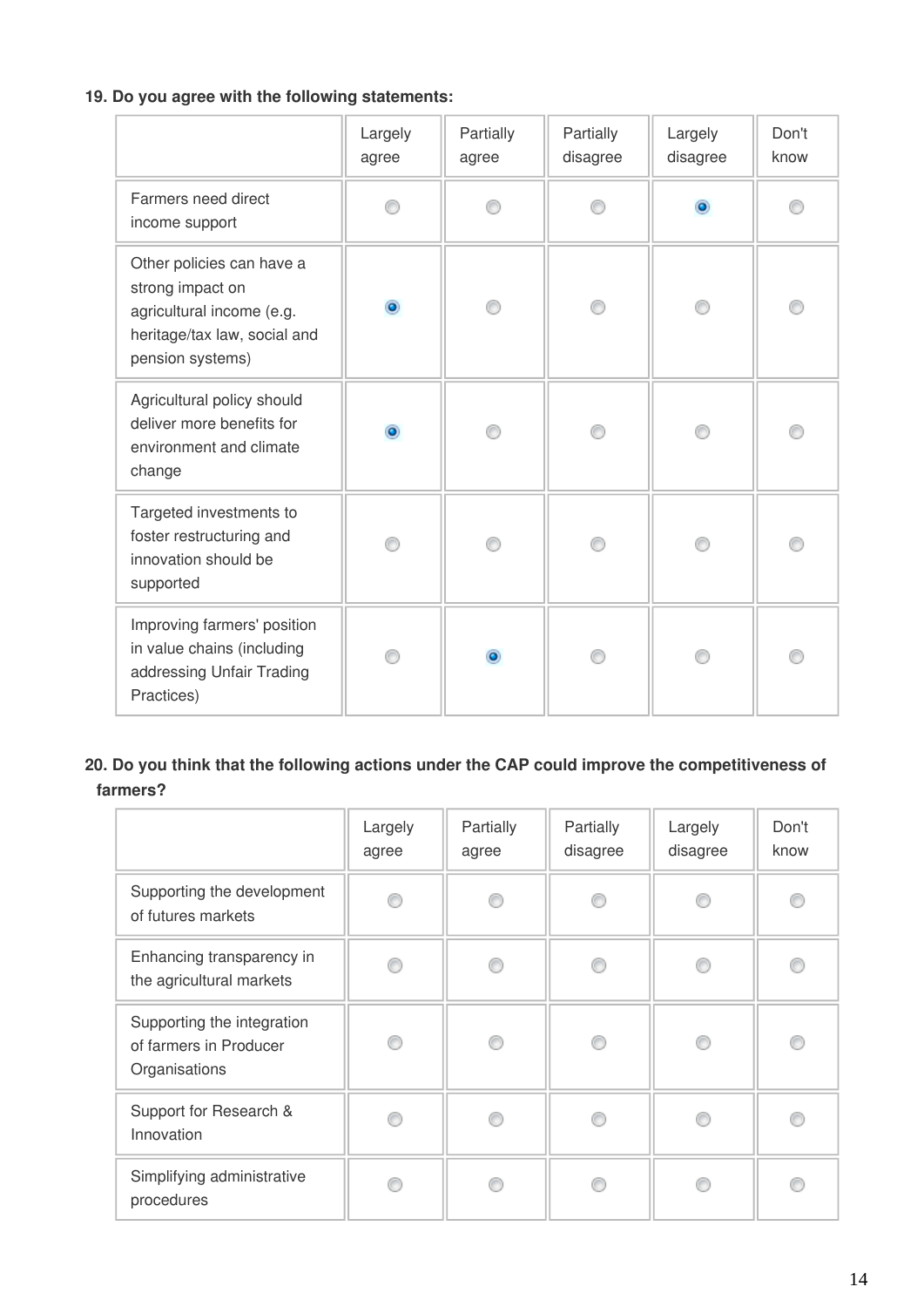### **21. Which of the following criteria are most relevant when allocating direct support?**

at most 5 choice(s)

- Specific products and/or sectors
- $\Box$  Risk management tools
- Compensation to farming activities in Areas with Natural Constraints/ High Nature Value Areas
- **Territories with higher agricultural potential**
- $\Box$  Practices with the highest environmental/climate benefits
- $\Box$  Linkage to standards (e.g. food safety, labour)
- $\Box$  An equal level of support for farmers within the same territory
- Small producers
- $\Box$  Limit in support for large beneficiaries (capping)
- **Noung Farmers**

#### **22. Which actions could further improve the EU export performance?**

at most 3 choice(s)

- Export promotion
- Export credits
- Specific action on Geographical Indications
- **Further trade liberalisation**
- Address non-tariff barriers
- $\nabla$  No action needed

### **23. Considering consumer and wider societal demands, where can the linkage between CAP and standards be improved?**

at most 3 choice(s)

- Food safety standards
- **Human nutrition standards and guidelines**
- Standards for fair trade products
- Standards for organic products
- **Environmental and climate standards**
- Standards for the use of antimicrobials/pesticides
- **E** Animal and plant health standards
- Animal welfare standards
- **Labour standards**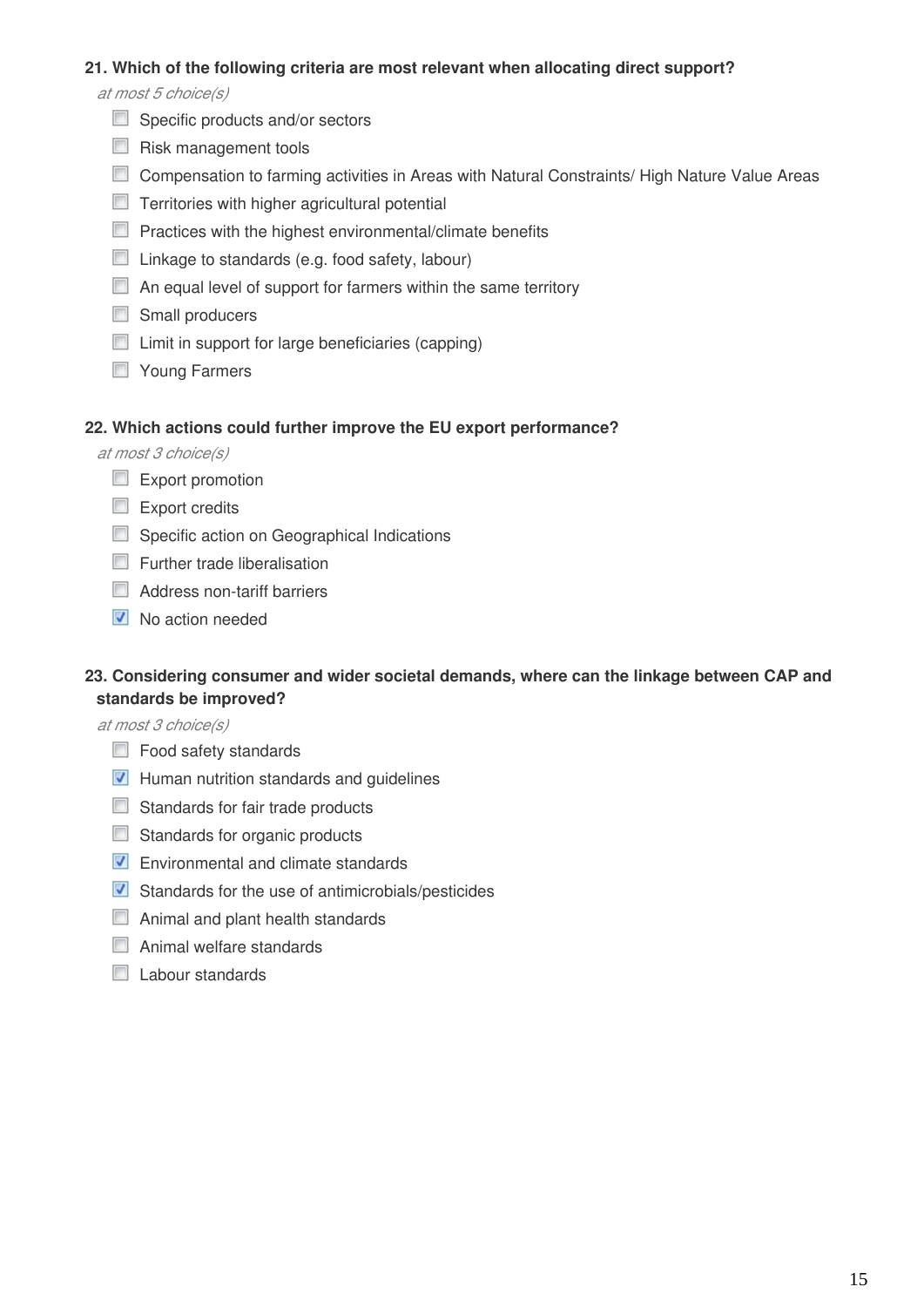### **24. When it comes to meeting higher production standards, do you agree with the following statements?**

|                                                                                                                                                  | Largely<br>agree | Partially<br>agree | Partially disagree | Largely<br>disagree | Don't<br>know |
|--------------------------------------------------------------------------------------------------------------------------------------------------|------------------|--------------------|--------------------|---------------------|---------------|
| Enhanced results can<br>be achieved with<br>financial incentives on<br>a voluntary basis,<br>without increasing<br>mandatory levels              |                  | ∩                  |                    | ∩                   |               |
| If mandatory levels<br>are increased,<br>farmers need support                                                                                    |                  |                    |                    |                     |               |
| Farmers have to<br>respect stricter rules<br>without specific<br>financial support                                                               |                  |                    |                    |                     |               |
| Awareness<br>campaigns are<br>needed to raise the<br>willingness of<br>consumers to pay<br>more for farmers'<br>respect of stricter<br>standards |                  |                    |                    |                     |               |

### **25. For which of the following environmental protection objectives should the CAP do more?**

at most 3 choice(s)

- $\blacksquare$  Prevention and reduction of water pollution (pesticides, fertilisers)
- $\Box$  Sustainable use of water
- $\Box$  Prevention of environmental risks such as floods
- **Prevention of biodiversity loss**
- $\Box$  Prevention and reduction of soil erosion
- **E** Avoiding soil salinization, compaction and desertification
- **V** Contribution to the Air Quality Plans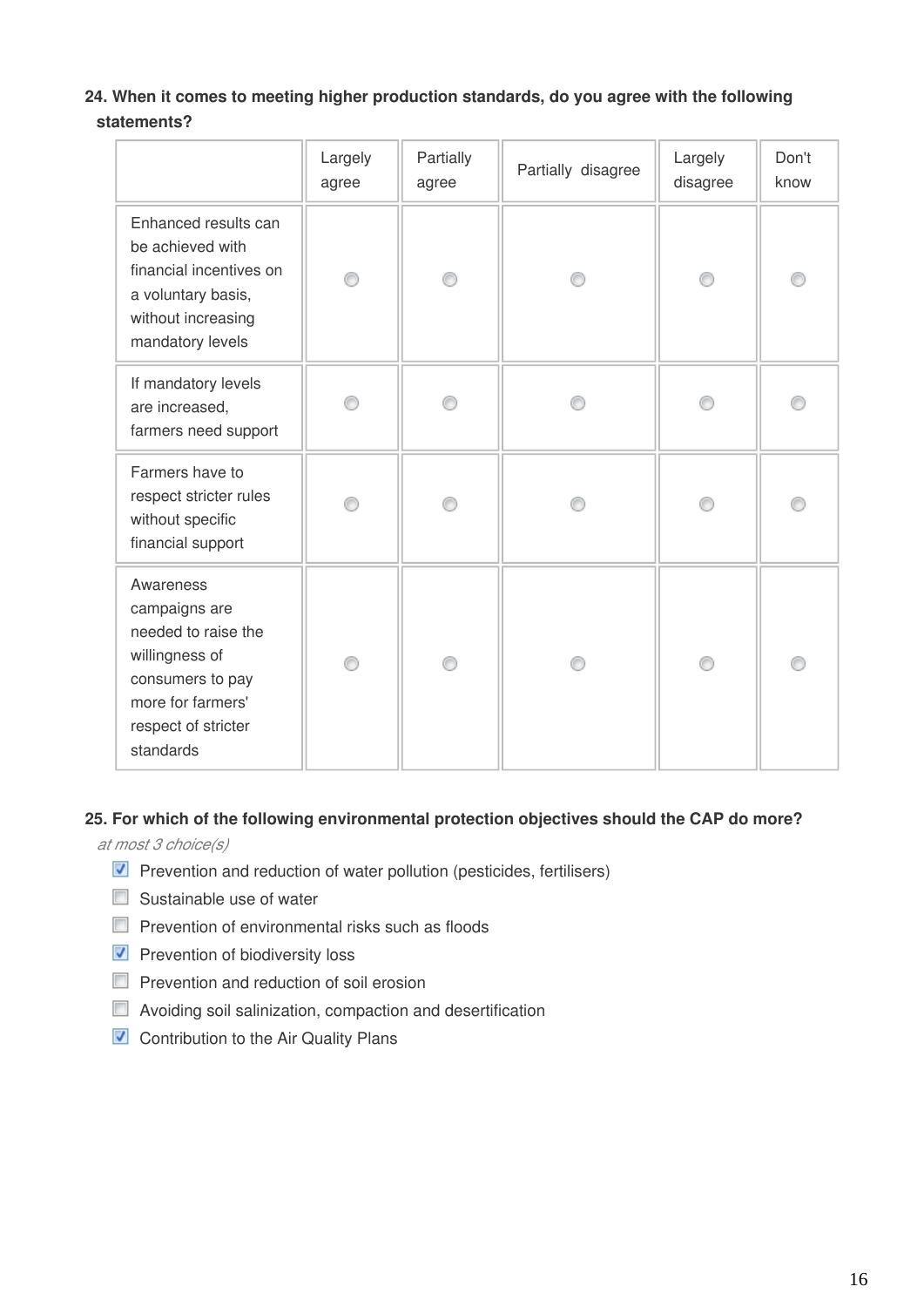### **26. Which are the most important objectives for the CAP to better address climate change?**

at most 3 choice(s)

- Reducing Green House Gas (GHG) emissions in the agricultural sector
- **Fostering carbon conservation and sequestration in agriculture and forestry**
- Improving climate change adaptation and enhancing the resilience of agriculture production systems
- **Promoting afforestation and sustainable forest management**
- $\Box$  Providing sustainable renewable energy resources
- $\Box$  Promoting research to address plant and animal diseases linked to climate change
- $\nabla$  Promoting diversification of farming systems

### **27. In which of the following areas do you consider that the CAP should strengthen its support to sustainable forest management?**

at most 3 choice(s)

- **Forest fire prevention and restoration**
- Mobilisation of forest biomass for the production of material and energy
- Increase of the resilience and protection of forest ecosystems
- **Afforestation/reforestation**
- **Prevention of natural disasters and catastrophic events in forests such as pests or storms**
- **Agroforestry systems**

### **28. Where should the CAP improve its contribution for rural areas?**

at most 5 choice(s)

- **Fostering innovation through knowledge transfer, advice and vocational training**
- $\Box$  Taking care of local know-how and products in line with EU's diversity and providing the basis for EU quality products
- Addressing local needs by supporting the provision of local infrastructure/services (e.g. health care, child care, transport)
- **Fostering the economic viability of agriculture throughout the EU, avoiding concentration of** production and people in certain areas
- **Enhancing the interplay between local production and local markets**
- **Enhancing quality of life and social inclusion of rural inhabitants**
- Strengthening governance and local development through bottom-up initiatives such as LEADER
- Fostering rural tourism and recreation, including through the provision of landscapes benefits, cultural values and traditional local food
- Creating and maintaining jobs in rural areas, including in primary agricultural production
- $\Box$  Providing connectivity and digital solutions
- Contributing to societal and cultural capital for rural areas to stay vital living spaces and to establishing mutually beneficial rural-urban linkages
- $\Box$  By helping SMEs to create jobs in rural areas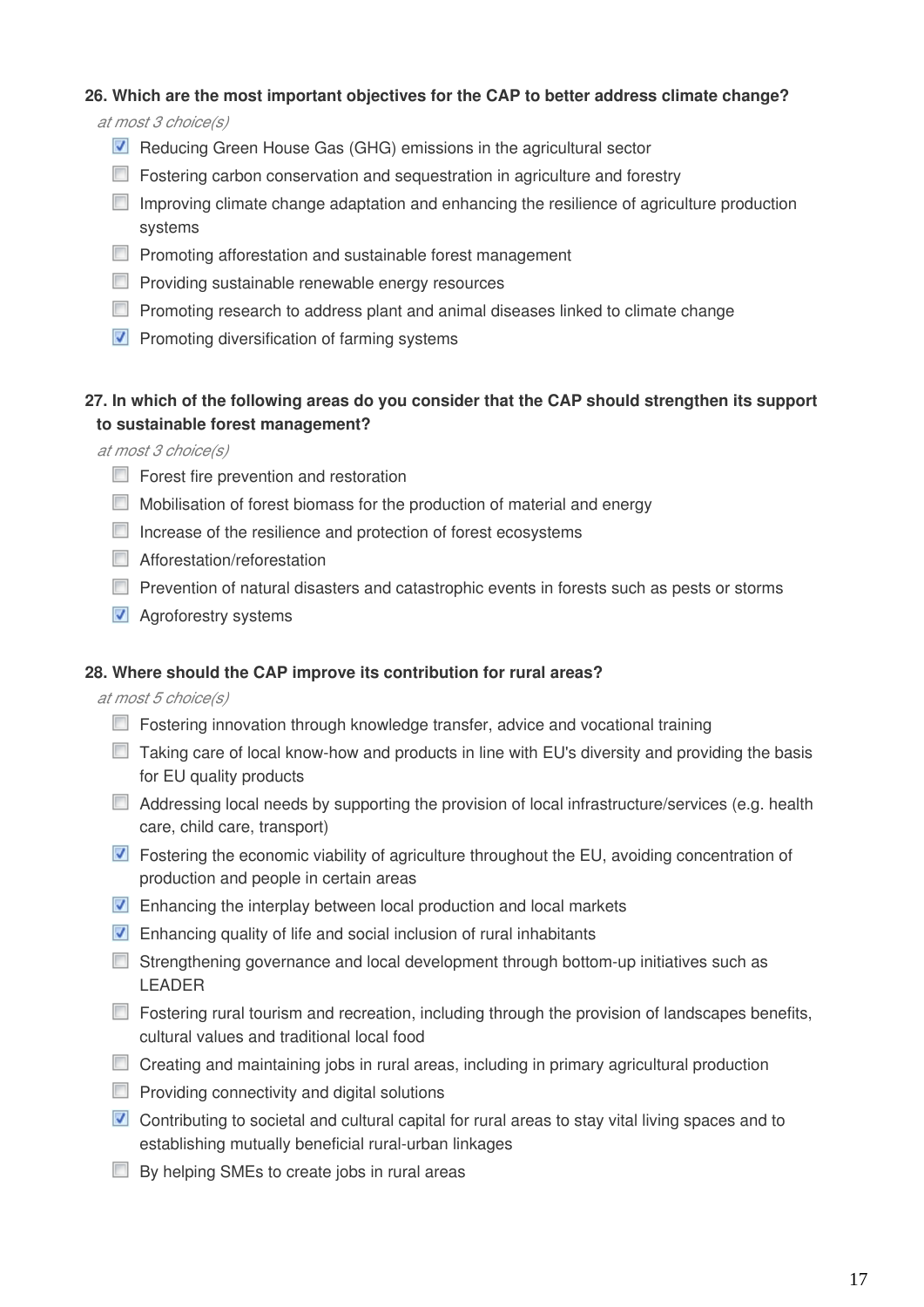### **29. How can the CAP better help young farmers or other young rural entrepreneurs?**

at most 3 choice(s)

- Supporting business start-up
- $\Box$  Providing transitional top-up payments to young farmers
- $\Box$  Improving access to financial instruments
- **Providing more support for investments**
- **Supporting knowledge transfer, advice and vocational training**
- $\Box$  Putting in place incentives to stimulate the cooperation between different generations
- $\Box$  Incentivising the transfer of farms
- Supporting new forms of cooperation

### **30. What would be the best way to encourage innovation?**

at most 3 choice(s)

- $\Box$  Support the engagement of farmers in innovative projects
- Address the knowledge gap amongst farmers
- Support knowledge exchange through better access to advisory services, networking among farmers and demonstration farms
- $\Box$  Improve the technical competence and impartiality of advisory services
- Develop IT infrastructure for knowledge exchange
- $\Box$  Provide better access to finance / investment

# E. WRAP UP: MODERNISATION AND SIMPLIFICATION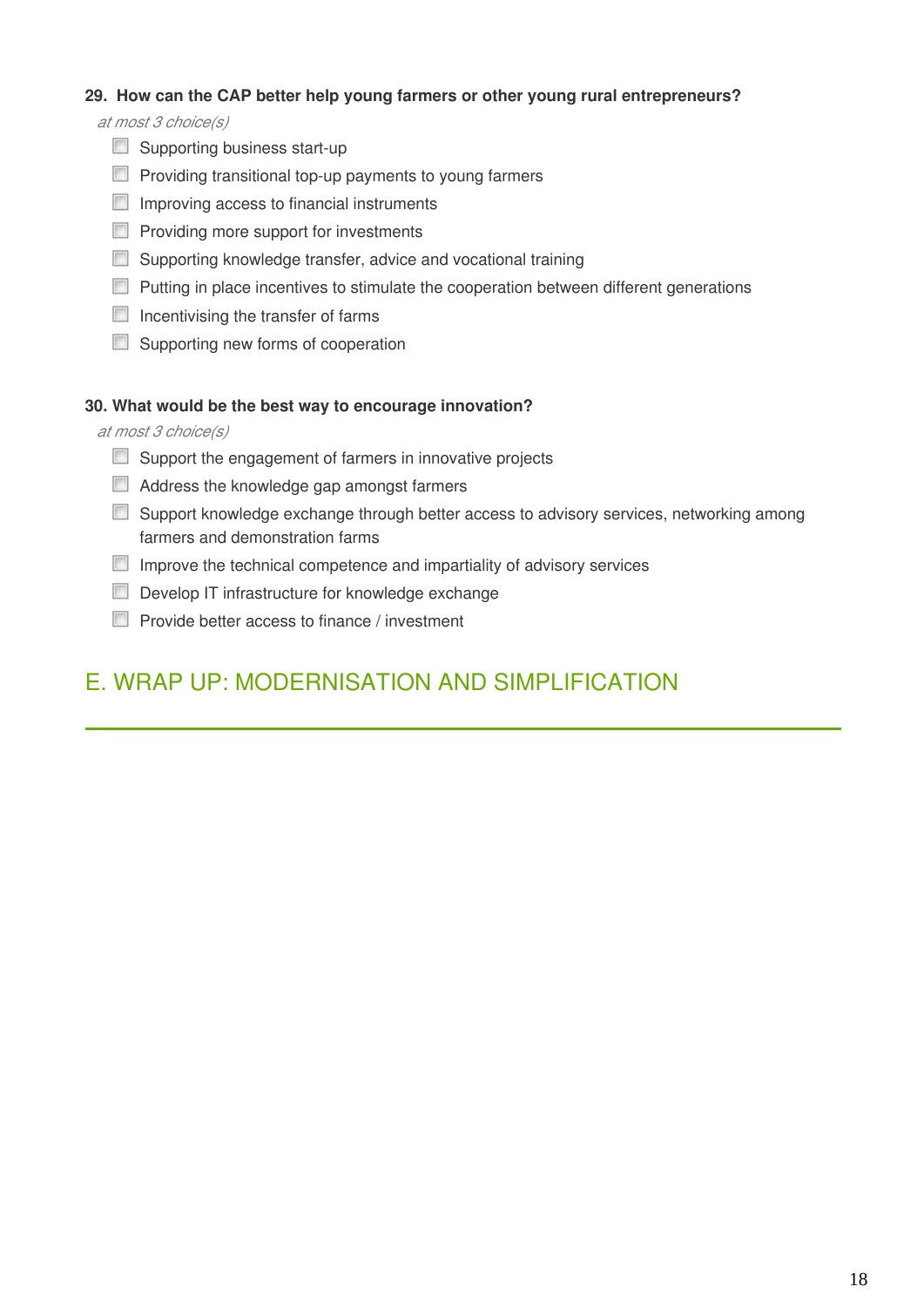### **31. Do you think the CAP could be simpler if:**

|                                                                                                                                    | Largely<br>agree | Partially<br>agree | Partially<br>disagree | Largely<br>disagree | Don't<br>know |
|------------------------------------------------------------------------------------------------------------------------------------|------------------|--------------------|-----------------------|---------------------|---------------|
| Overlaps between Rural<br>Development and other<br><b>CAP Measures would be</b><br>reduced                                         | $\bullet$        |                    |                       | ⊙                   |               |
| Databases and technologies<br>(remote sensing, smart<br>phones) were better used to<br>reduce the incidence of farm<br>inspections |                  |                    |                       |                     |               |
| E-government services were<br>more extensively used                                                                                |                  |                    |                       |                     |               |
| Lump-sum approaches were<br>extended                                                                                               |                  |                    |                       |                     |               |
| More choice was given to<br>farmers in terms of<br>environmental measures                                                          |                  |                    |                       |                     |               |

### **32. Do you have concrete ideas for simplifying the CAP and reducing the administrative burden for farmers, beneficiaries (or public administrations)? Please specify and explain the reasons behind your suggestions.**

1500 character(s) maximum

Doing away with the various layers of incentives that have accumulated over the years and replacing it with a clearer, performance-oriented support structure will help to simplify the policy and reduce the administrative burden for all involved.

In the process of modernising and simplifying the CAP, the model of direct payments as the main source of benefits should be revisited, so that incentives are better adapted to serve public health and other sustainability objectives.